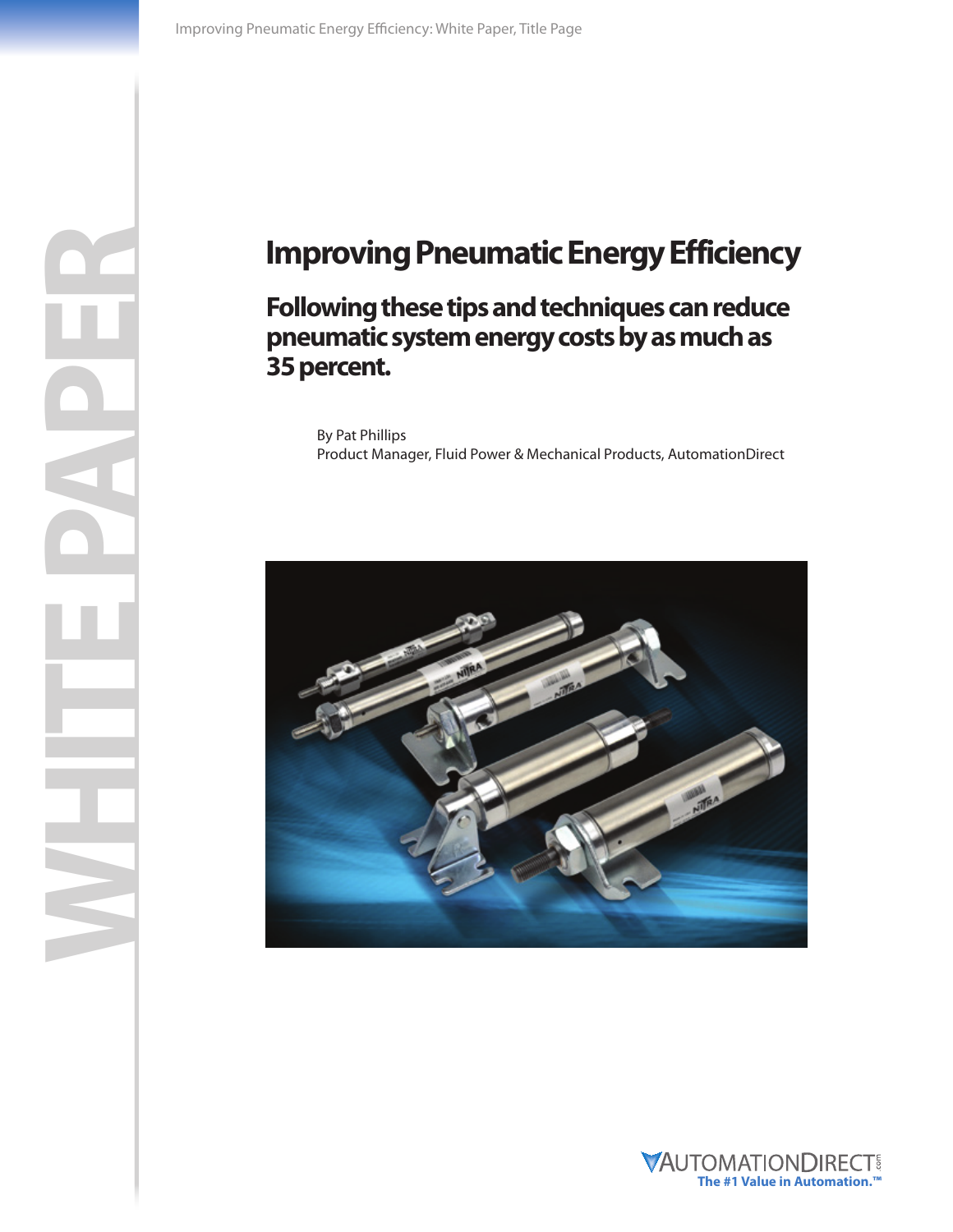Reducing energy consumption is a priority in manufacturing plants and other industrial facilities as electricity bills continue to rise due to green power and other government mandates. No company can afford to waste money by using machines or processes that consume too much energy. Since pneumatic systems are ubiquitous throughout manufacturing and can consume a large share of a plant's power costs, ensuring they consume only the air required is extremely important.

Unfortunately, many have the mindset that pneumatic systems are inherently inefficient, and this belief can lead to higher energy costs as opportunities for savings are overlooked. In addition, some OEMs supplying machines and robots to industrial facilities focus on the ability of their pneumatics systems to perform their intended functions, and sometimes neglect their customers' operating costs.

These OEMS instead should instead recognize that their customers are becoming more concerned with total cost of ownership (TCO), of which energy use is a major component. These customers know that energy usage can account for up to 75 percent of their machines and robots TCO, and they're looking for suppliers that will partner with them to reduce energy usage.

OEMs that understand their customers' needs and build more energy efficient machines and robots will be more successful than those who neglect TCO. The old business model of only caring about performance and not about efficiency is dying, and OEMS who include energy efficiency as part of the overall performance of their pneumatic systems will be the ones that beat out the competition. (**Figure 1**)



**Figure 1: Pneumatic systems offer an untapped area for improving energy efficiency and cutting costs.**

Fortunately, the energy efficiency of pneumatic systems can be improved by both OEMs and their customers, from the design stage to making adjustments on existing systems. There are many sources of inefficiencies in pneumatic systems, yet

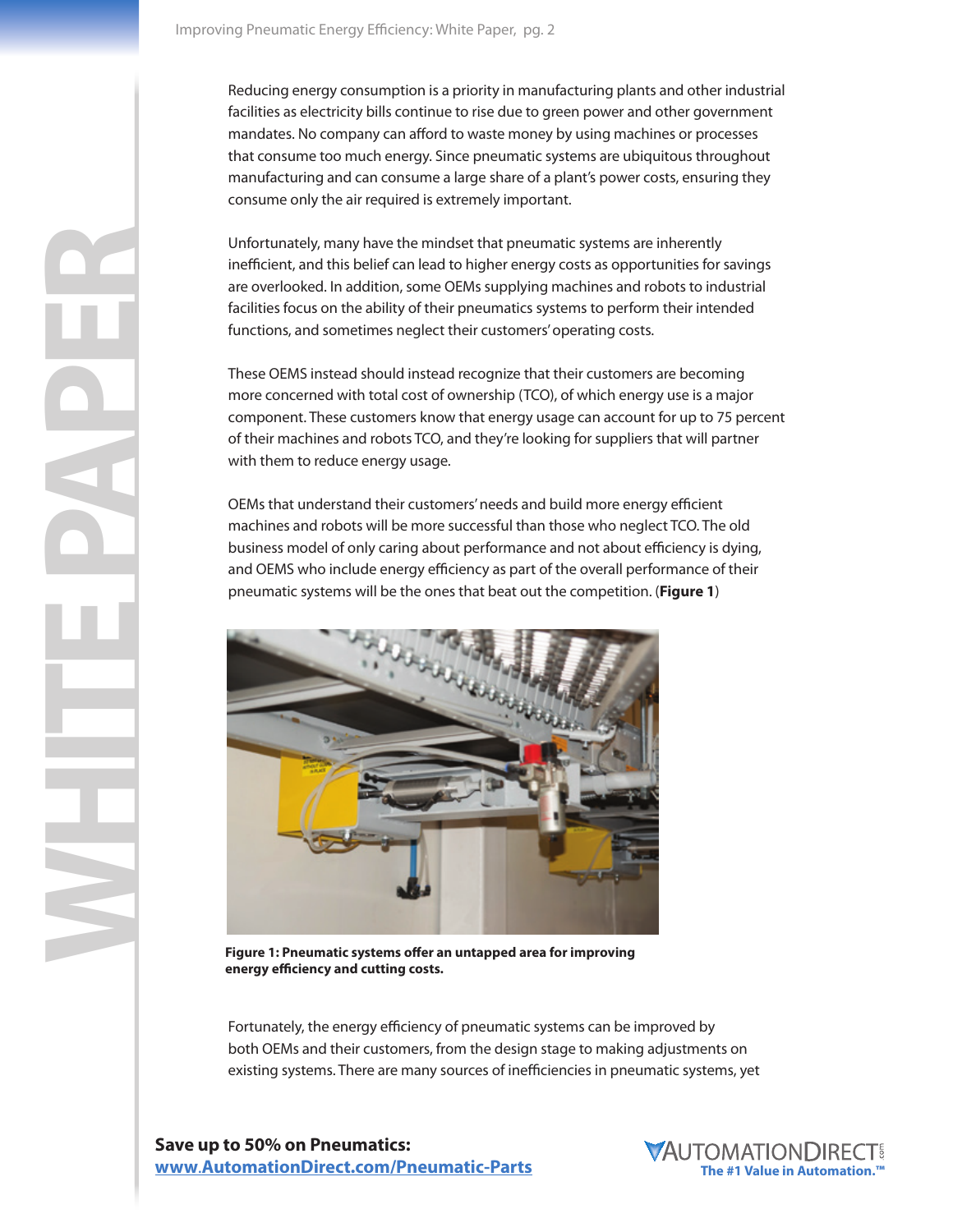implementing certain tactics can reduce energy consumption by as much as 35 percent. (**Table 1**)

| <b>How to Improve Energy Efficiency in</b><br><b>Pneumatic Systems</b> |
|------------------------------------------------------------------------|
| 1. Make sure compressors are efficient                                 |
| 2. Correctly size components                                           |
| 3. Optimize air pressure                                               |
| 4. Shut off or reduce air to offline systems                           |
| 5. Supply only the necessary psi for the return stroke                 |
| <b>6. Fix leaks</b>                                                    |

**Table 1: How to improve energy efficiency in pneumatic systems.**

#### **Start with Compressors**

According to statistics published by the U.S. Department of Energy, manufacturers spend over \$5 billion each year on energy for compressed air systems. By optimizing these systems, companies can reduce their compressed air energy consumption by anywhere from 20 to 35 percent.

While describing in detail how compressors can be made more efficient is beyond the scope of this article, the Department of Energy offers guidelines for determining the cost of compressed air in a plant, as well as tips on how to reduce compressor energy usage.

**http://www.energy.gov/eere/amo/downloads/determine-cost-compressed-airyour-plant**

**http://www.energy.gov/eere/amo/compressed-air-systems**

#### **Right Size Components**

Correctly sizing the pneumatic system's components helps cut costs in a variety of ways as each component's size can affect other parts of the system. For example, undersized control valves may be initially cheaper, but they will require the air compressor to work harder to get the proper pressure to the actuators.

While some over sizing is necessary to compensate for pressure fluctuations and air losses, components that are grossly oversized account for one of the biggest energy drains in a pneumatics system. For example, if an engineer simply over sizes from a two-inch to a three-inch cylinder, more than double the volume of air will be required. Correctly sizing a cylinder can reduce its air consumption by at least 15 percent, which

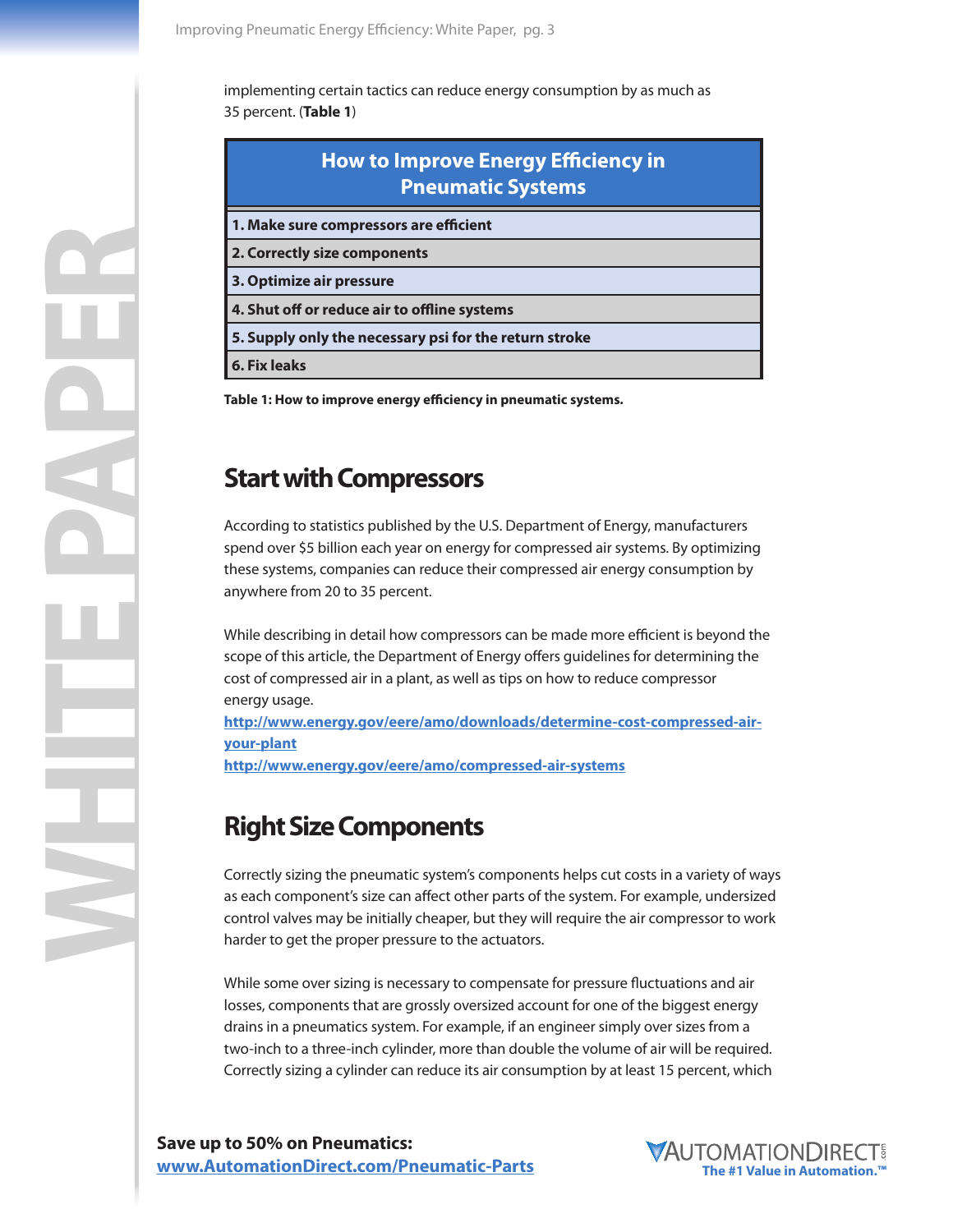becomes even more significant as many cylinders will operate thousands of times over their operating life.

In general, most loads and speeds require only 25 percent additional capacity to ensure correct operation. While there are many calculations and considerations that go into properly sizing components—such as if the load is rolled or lifted—there are software packages, online calculators and even an iPhone app that can assist with computations. By spending a little more time in the design phase, OEMs can offer substantial savings in energy costs to their customers.

By rightsizing the pneumatic components in new and existing designs, OEMs will increase customer satisfaction while cutting their own expenses. Larger and heavier components use more energy and create a larger footprint, which no manufacturer likes, and they cost more for the machine builder to purchase.

## **Optimizing Pressure**

A certain amount of air pressure will be lost due to usage fluctuations, line and valve flow resistance, and other factors. But many of these losses occur simply because the distance between the air compressor or air supply point and the actuator is longer than necessary.

By designing a system that uses the shortest length tubing possible, OEMs can help their customers reduce energy consumption as well as cycle times. Typically, tubing running between control valves and cylinders should be less than 10 feet. If the distance is longer, more pressure is required so that the ability to position the load correctly isn't compromised.

Another method for eliminating unnecessary consumption is making sure the actuator uses only the pressure needed to perform the task. Unfortunately, many designers go the overkill route, and often develop systems that deliver more pressure than needed to the actuator.

Sometimes the reason the actuator uses more pressure than necessary occurs on the plant floor. Some operators increase supply pressure thinking it improves performance. However, all this does is waste energy and money. Implementing sensors that monitor pressure and pressure regulators that maintain correct values can ensure pressure remains between the minimum and maximum parameters.

Pressure regulators for pneumatic cylinders regulate the amount of pressure dispensed, thereby increasing energy efficiency. In many instances, savings of up to 40 percent have been achieved simply by adding pressure regulators.

OEMs can also improve their systems by regulating air pressure. Typically, standard machines and robots are designed to accommodate users with the highest pressure

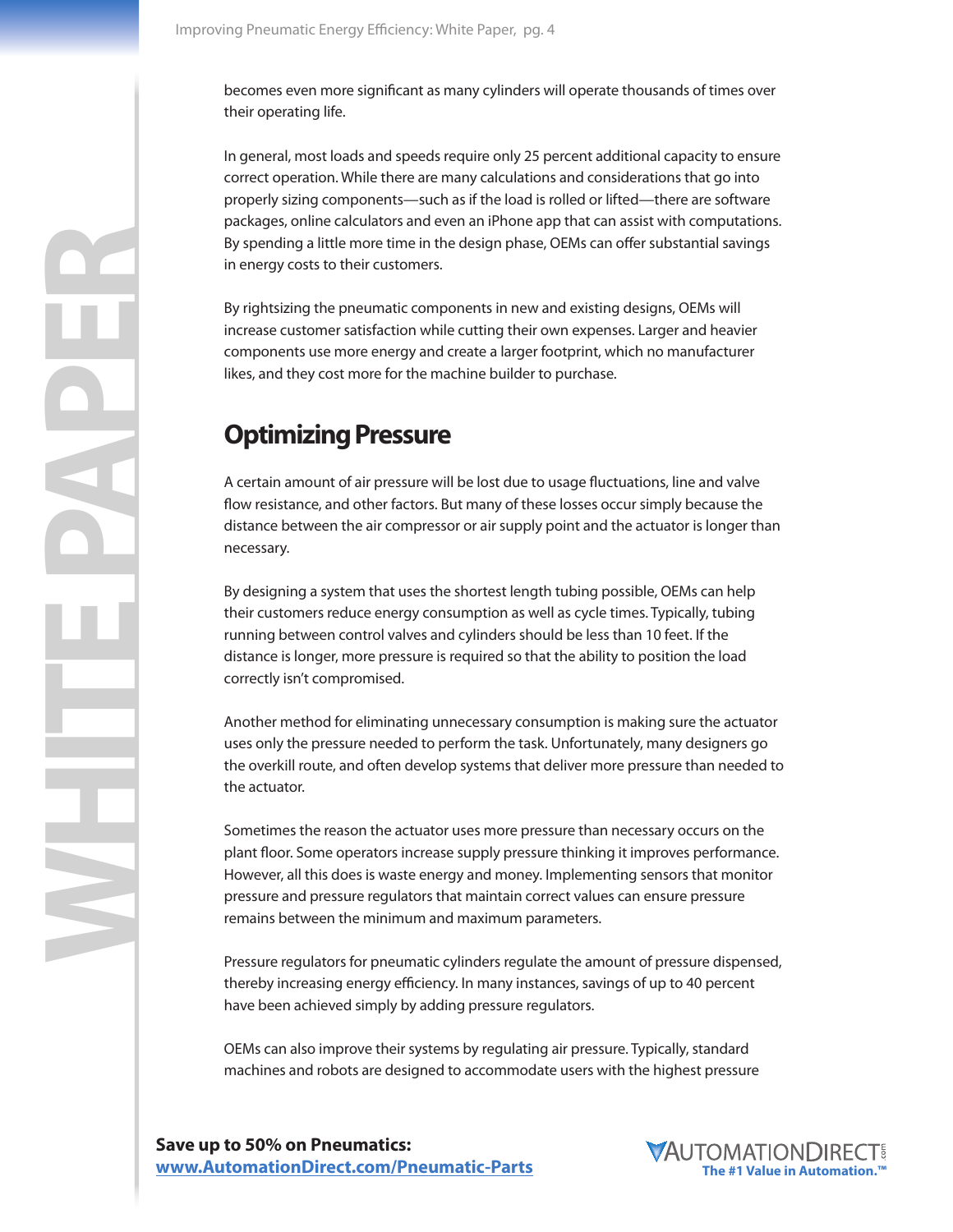requirements. By adding pressure regulators, OEMs can more accurately size components while still ensuring that all requirements are met.

## **Turn It Off**

Shutting down a machine when it's not working seems obvious. However, many installations have no automatic way to stop airflow to idle machines. Reduced staffing often means that manufacturers can no longer send maintenance workers to manually turn off air to specific machines.

While some elements of the system, such as air bearings, can require pressure even after the machine is turned off, the amount of pressure is usually much lower than that needed during operations. In these instances an automatic air reduction control package will lower the air pressure to the necessary levels when the machine isn't working, more than paying for itself in short order.

#### **Don't Overlook the Return Stroke**

Another way to reduce wasted energy is by supplying the correct pressure to the return stroke. Most applications only move the load in one direction through pushing or using vacuum to move the load. However, many machines use the same amount of pressure on the return stroke as they do on the working stroke.

Processes with shorter strokes can use a spring return actuator on a single-acting cylinder. The control valve in a spring return actuator ports the pressure (using the compressed air) for the working part of the stroke, and then exhausts that air. During the return stroke the spring, or sometimes merely the weight of the mechanism, brings the cylinder back to the starting position.

For example, a material handling system with a conveyor pushes a box to a side conveyor. The cylinder is only working in one direction. The working stroke of the process needs 100 psi to move the item. On the other hand, the return stroke only requires 10 psi, yet the same pressure is used for the return stroke. If a spring return actuator is implemented, the volume of air pressure for the return stroke is eliminated. The job is performed correctly, and a lot of energy is saved over the thousands of cycles that the action is performed.

Another application in which a spring return actuator on a single-acting cylinder can reduce energy demand is with a pressing action. In this type of application, two items are being pushed together, such as a bearing into a housing or a plug into a hole. The job demands a significant amount of force to press the item, but only a small amount to retract, making it a good candidate for energy savings by optimizing return stroke energy consumption.

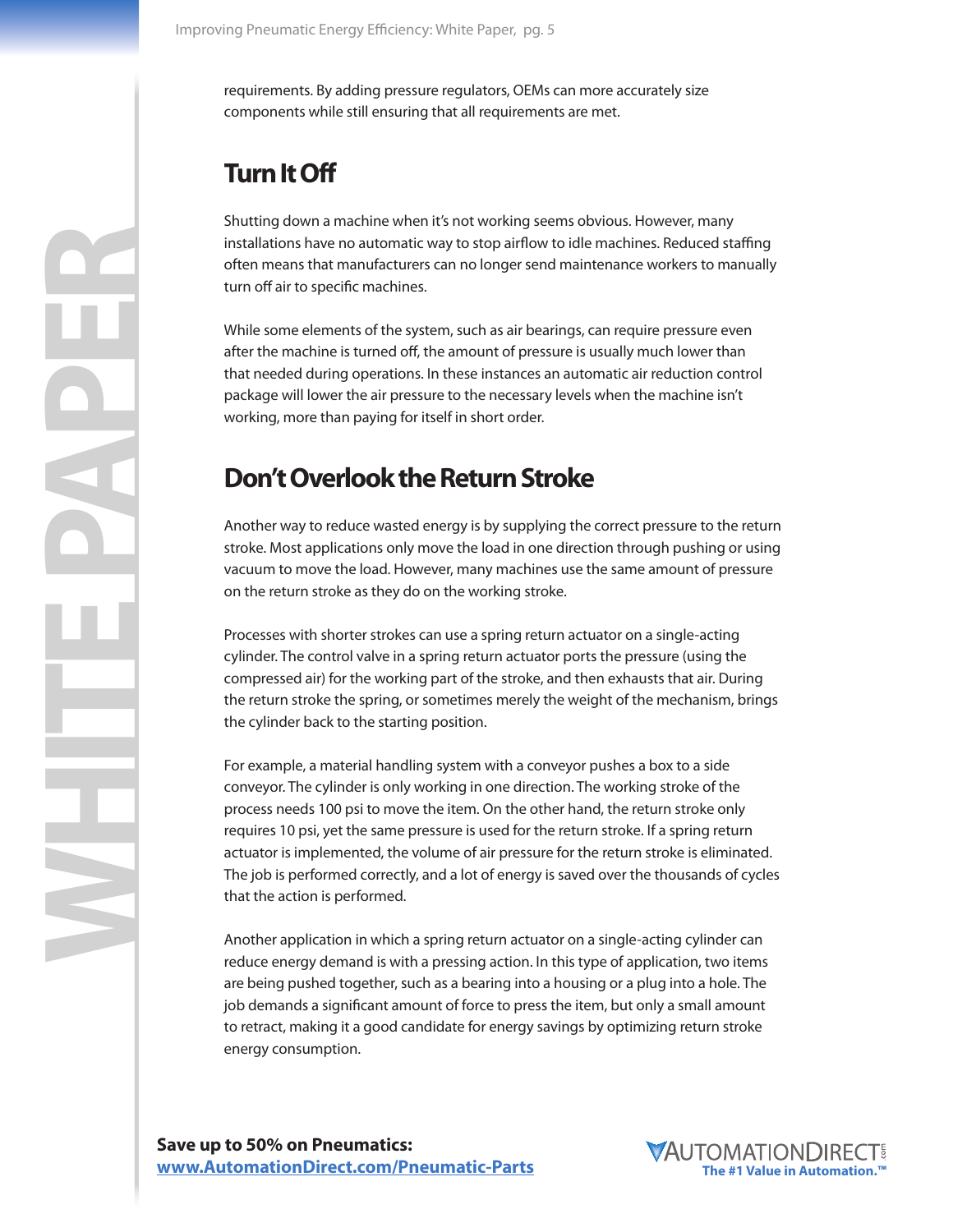An important and often overlooked benefit of regulating air pressure to only the required level is lessening wear and tear on the pneumatic and related components. By not over-pressurizing the extract stroke, vibrations and shock to the machine are reduced.

Moreover, by adding a quick exhaust valve, cycle times can be reduced because cylinder speed is affected by exhaust rate on the return stroke of the machine. (**Figure 2**)



**Figure 2: Quick exhaust valves increase the operating speed of pneumatic cylinders.**

## **Minimize Leaks**

Leaks are very common and expensive in pneumatics systems, but many leaks can be prevented or fixed. Statistics from the U.S. Department of Energy show the average manufacturing plant experiences compressed air leakage in the range of 30 to 35 percent. (**Figure 3**)



**Figure 3: The average plant loses as much as 35 percent of compressed air due to leakage.**

There are many points between the compressor and the load where leaks can be fixed, with valves and seals two main areas for improvement. Deteriorated seals and certain valve designs, such as lapped-spool valves with metal seals, have inherent internal leakage that is constant as long as air is supplied to the valve. Switching to valves with soft seals can significantly lower this leakage.